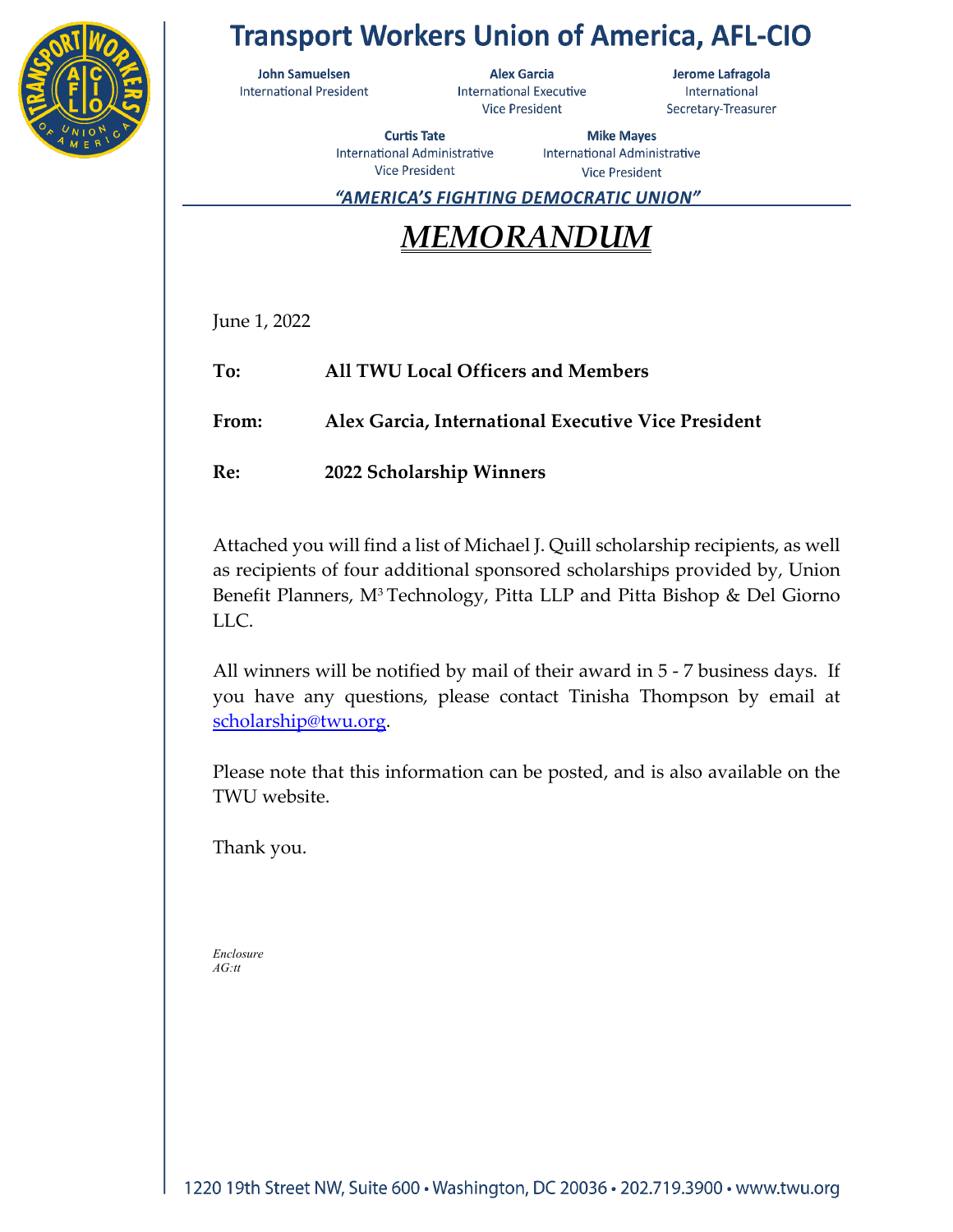### **Michael J. Quill Scholarship Winners – \$4,800 (paid out \$1,200 per year for 4 years)**

### **Name Local**

| Aidan C. Abbott - son of Amanda Abbott              | 556 |
|-----------------------------------------------------|-----|
| Richard J. Buehler - son of Mark Buehler            | 290 |
| Gabriella L. Fink-Rojas - daughter of Sonya Brazeal | 556 |
| Oscar M. Franco - son of Eric Franco                | 591 |
| Anysa E. Hardin - daughter of Tracy Hardin          | 514 |
| Andrea C. Hunt - daughter of Karen Hunt             | 577 |
| Alexander L. Martin - son of Glenn Martin           | 513 |
| Dylan J. Maxwell - son of Willard Maxwell           | 100 |
| Makayla J. Place - daughter of Jackie Place         | 556 |
| Josette M. Rivera - daughter of Manuel Rivera       | 100 |
| Divyani Singh - daughter of Balram Singh            | 200 |
| Tionni Smith - daughter of Donald Smith             | 100 |
| Summer J. Spiteri - daughter of Darrin Spiteri      | 100 |
| Audrienn E. Szanyi - daughter of Gyorgy Szanyi      | 548 |
| Jack R. Zieba - son of Pete Zieba                   | 512 |

### **Union Benefit Planners - \$2,500 (one-time scholarship)**

|           | Joseph A. Boutros - son of Anthony Boutros        | 591  |
|-----------|---------------------------------------------------|------|
| $\bullet$ | Drew A. Dittes - daughter of Brian Dittes         | 567  |
|           | • Javen J. Griffith - son of Steven Griffith      | 100  |
|           | Guy Harris Jr. - son of Guy Harris                | 234  |
|           | • Eric J. Jaikaran - son of Ramnarine Jaikaran    | 100  |
|           | • Lauren P. Jones - daughter of Dodgrey Jones     | 510  |
|           | • Amelia R Kugler - daughter of Edward Kugler     | 591  |
|           | • Sarah J. Leardi - daughter of Peter Leardi      | 572  |
|           | John R. Sikorski - son of Stephen Piccinich       | 1400 |
|           | • Elizabeth A. Webster - daughter of Jeff Webster | 591  |
|           |                                                   |      |